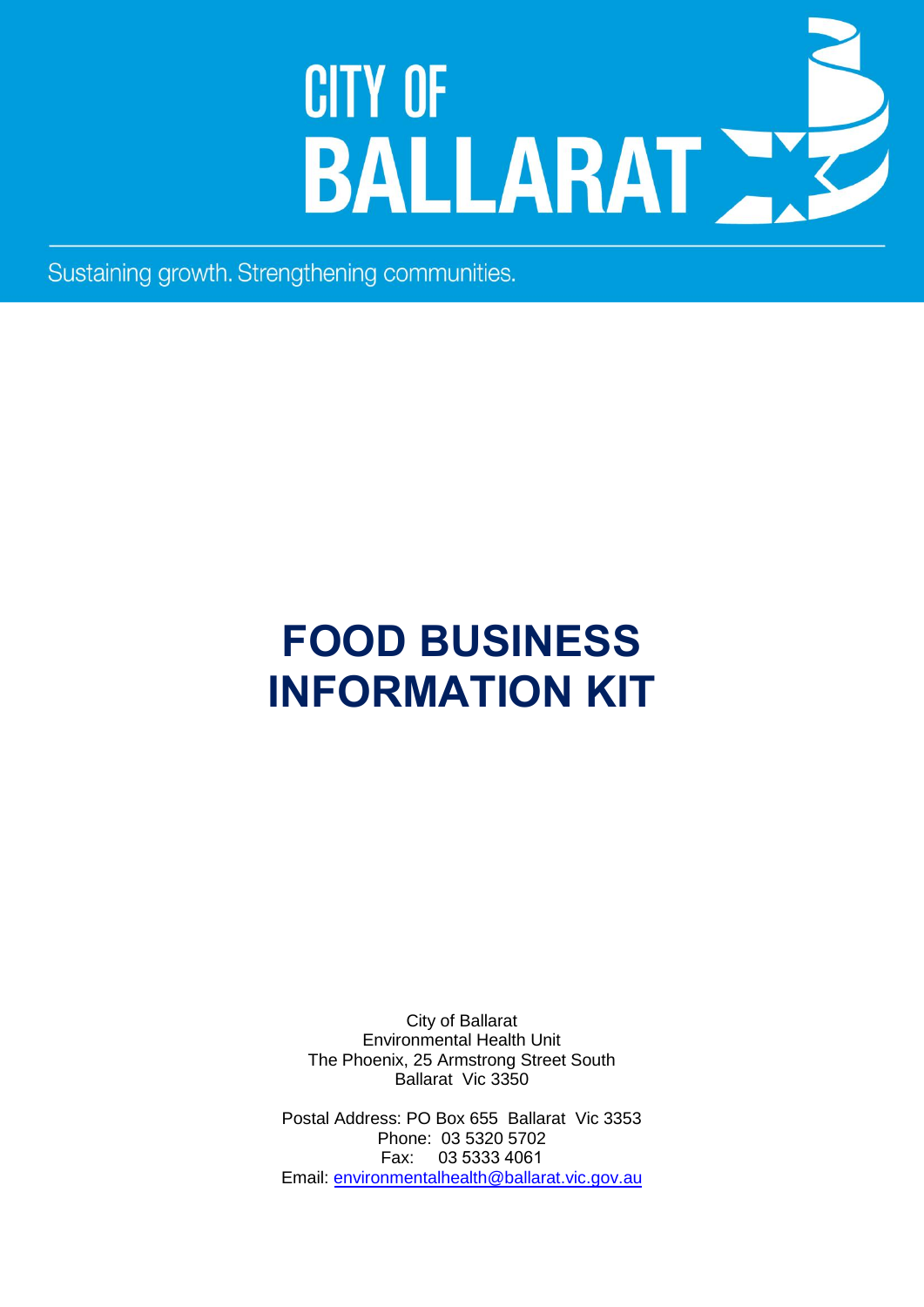Making and selling food carries certain responsibilities. This guide provides new and existing food premises with a summary of their responsibilities under the Victorian *Food Act 1984*.

To assist in reading, this document is broken into the following sections:

- A. Registration requirements
- B. Community groups
- C. Approval process for new businesses
- D. Existing businesses
- E. Construction and fit out requirements
- F. Mobile and temporary food premises
- G. Food safety program
- H. Food safety supervisor
- I. Tobacco Act

The requirements outlined in this guide are in relation to Council's Environmental Health Unit only.

----------------------------------------------------------------------

#### **A. Registration Requirements**

Every business that handles, stores or prepares food intended for sale must be registered. The registering authority may vary depending on the type of food you handle or sell.

| Type of Food    | <b>Registration Authority</b>           |
|-----------------|-----------------------------------------|
| Meat            | PrimeSafe                               |
| (butcher), fish | Ph: (03) 9685 7333                      |
| seafood<br>or   | Email: enquiries@primesafe.vic.gov.au   |
| (fishmonger)    |                                         |
|                 |                                         |
| <b>Dairy</b>    | Dairy Food Safety Victoria              |
| products        | Ph: (03) 9810 5900                      |
|                 | Email: info@dairysafe.vic.gov.au        |
| All<br>other    | <b>Ballarat City Council</b>            |
| <b>Foods</b>    | Ph: (03) 5320 5702                      |
|                 | Email:                                  |
|                 | environmentalhealth@ballarat.vic.gov.au |

Registration with City of Ballarat authorises operation of the premises under the *Food Act 1984.*

It is an offence under the *Food Act 1984* to operate a food business without registration (or notification in the case of class 4 businesses).

Council may issue infringements and/or prosecute any person/company that operates without registration or notification.

A new business registration will commence only after a pre-opening inspection has been completed and Council's Environmental Health Officer is satisfied that you meet all relevant requirements.

Registration must be renewed each year. Proprietors who fail to renew their registration and continue to operate will be committing an offence under the *Food Act 1984.* A

renewal application will be sent to each proprietor at least one month prior to the expiry of the current registration.

# *Food Act 1984***:**

The Victorian *Food Act 1984* along with the Food Standards Code and the Food Safety Standards covers all businesses that handle, pack, prepare and sell food.

Therefore all businesses, regardless of their size that are involved with the sale of food must comply with the requirements of the above legislation.

**Note:** All alcoholic and non-alcoholic drinks are classed as food. Please discuss registration requirements with the Environmental Health Unit.

Food that is provided in conjunction with another service such as accommodation is also covered by the *Food Act 1984*. In some cases this may mean that a business must obtain a duel registration, under the Food Act and the Public Health and Wellbeing Act.

When a business operates at more than one address, registration of each and every site is required.

All food premises are classified according to their risk in four classes, Class 1, 2, 3 and 4. Classification is determined using the Business Classification tool available on the Department of Health website [www.health.vic.gov.au/foodsafety/foodclass/index.htm](http://www.health.vic.gov.au/foodsafety/foodclass/index.htm)

# *Class 1*

Class 1 food businesses are those that handle potentially hazardous food that is served to vulnerable groups. This includes hospitals, child care centres and aged care facilities such as nursing homes.

Class 1 businesses must:

- Register/Renew registration with Council;
- Be inspected by Council for initial registration or when registration is transferred to a new proprietor;
- Have an independent Food Safety Program;
- Keep a copy of the Food Safety Program onsite;
- Have a qualified Food Safety Supervisor; and
- Undergo two compulsory compliance checks each year
	- o An assessment of the premises and Food Safety Program performed by Council; and
	- o An audit of the Food Safety Program by an approved 3<sup>rd</sup> party auditor.

# *Class 2*

Class 2 businesses are those that handle unpackaged potentially hazardous foods which require temperature control. This includes but is not limited to restaurants, fast food outlets, pubs, delicatessens and supermarkets.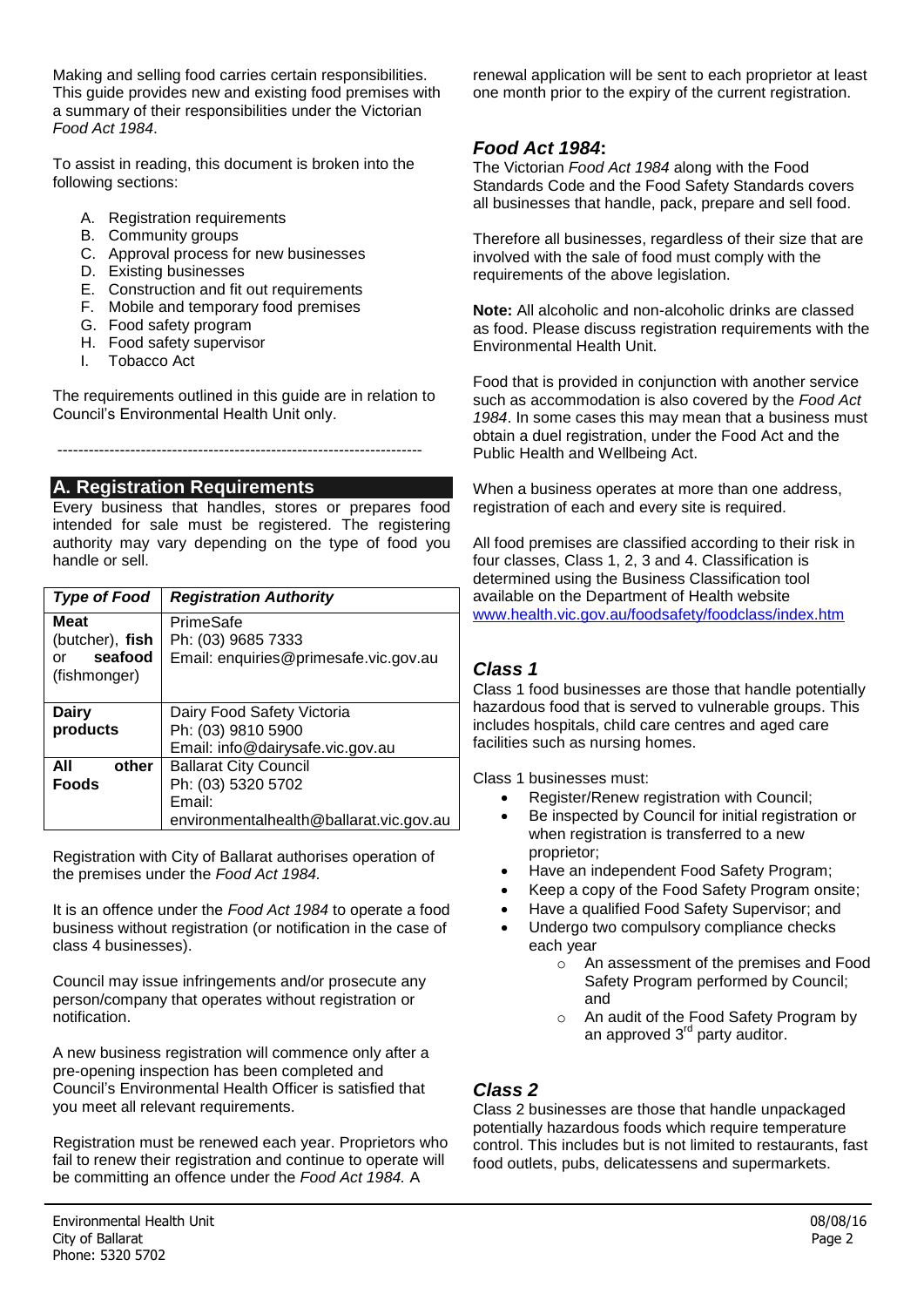Class 2 businesses must:

- Register/Renew registration with Council;
- Be inspected by Council for initial registration or when registration is transferred to a new proprietor;
- Have a Food Safety Program (either template or independent);
- Keep a copy of the Food Safety Program onsite;
- Have a qualified Food Safety Supervisor;
- Register and provide Statements of Trade through Streatrader for all offsite trading; and
- Undergo one compulsory compliance check each year
	- o An assessment of the premises and Food Safety Program performed by Council; OR

If you have chosen to use an Independent Food Safety Program

- o An assessment of the premises and Food Safety Program performed by Council; and
- o An audit of the Food Safety Program by an approved 3<sup>rd</sup> party auditor;

# *Class 3*

Class 3 businesses are those that handle unpackaged low risk foods, and/or sell pre-packaged potentially hazardous foods. This includes but is not limited to milk bars, convenience stores, green grocers.

Class 3 businesses must:

- Register/Renew registration with Council;
- Be inspected by Council for initial registration or when registration is transferred to a new proprietor;
- Keep minimum records;
- Register and provide Statements of Trade through Streatrader for all offsite trading; and
- Undergo one compulsory compliance check each year
	- o A mandatory compliance inspection of the premises and minimum records performed by Council.

# *Class 4*

Class 4 businesses are those where the food handling activities pose a low risk to public health. They include premises that only undertake the following:

- The sale of shelf stable pre-packaged confectionery at newsagents, pharmacies and video stores etc;
- Sale of uncut fruit and vegetables at farmers markets or by greengrocers (whether retail or wholesale);
- Wine tastings:
- Shops and stalls with pre-packaged cakes (excluding cream cakes);
- Sessional kindergartens serving low risk food including cut fruit; and
- Simple sausage sizzles where the sausages are

cooked and served immediately. This includes sausages, sauce, onion and bread, but does not include hamburgers or other high risk foods.

Class 4 businesses must:

- Notify Council of their food operations but are not required to obtain formal registration; and
- Register and provide Statements of Trade through Streatrader for all offsite trading.

**Note:** Council may at its discretion, inspect a Class 4 premises.

-----------------------------------------------------------------------

#### **B. Community Groups**

Community groups are those that raise funds solely for charity or to provide a service to the community, are not for profit and have food handling activities performed mostly by volunteers.

Community groups include local sporting clubs, senior citizens, churches and school groups.

Community groups may undertake all kinds of activities as long as the legislative requirements of your Class are met.

# *Class 2: higher risk to public health*

Class 2 community groups are those that handle unpackaged potentially hazardous food.

Potentially hazardous food is food that has to be kept under temperature to minimise microbiological growth and prevent the formation of toxins in the food.

Class 2 community groups must:

- Register/Renew registration with Council;
- Be inspected by Council for initial registration;
- Have a Food Safety Program;
- Keep a copy of the Food Safety Program onsite;
- Register and provide Statements of Trade through Streatrader for all offsite trading; and
- Undergo one compulsory compliance check each year
	- o An assessment of the premises and Food Safety Program performed by Council.

**Note:** A Food Safety Supervisor is not required for community groups where food handling is mostly undertaken by volunteers and food activities are for a maximum of two consecutive days at one time.

# *Class 3: foods not commonly associated with food poisoning*

Class 3 community groups are those that handle unpackaged low risk foods, and/or pre-packaged potentially hazardous foods.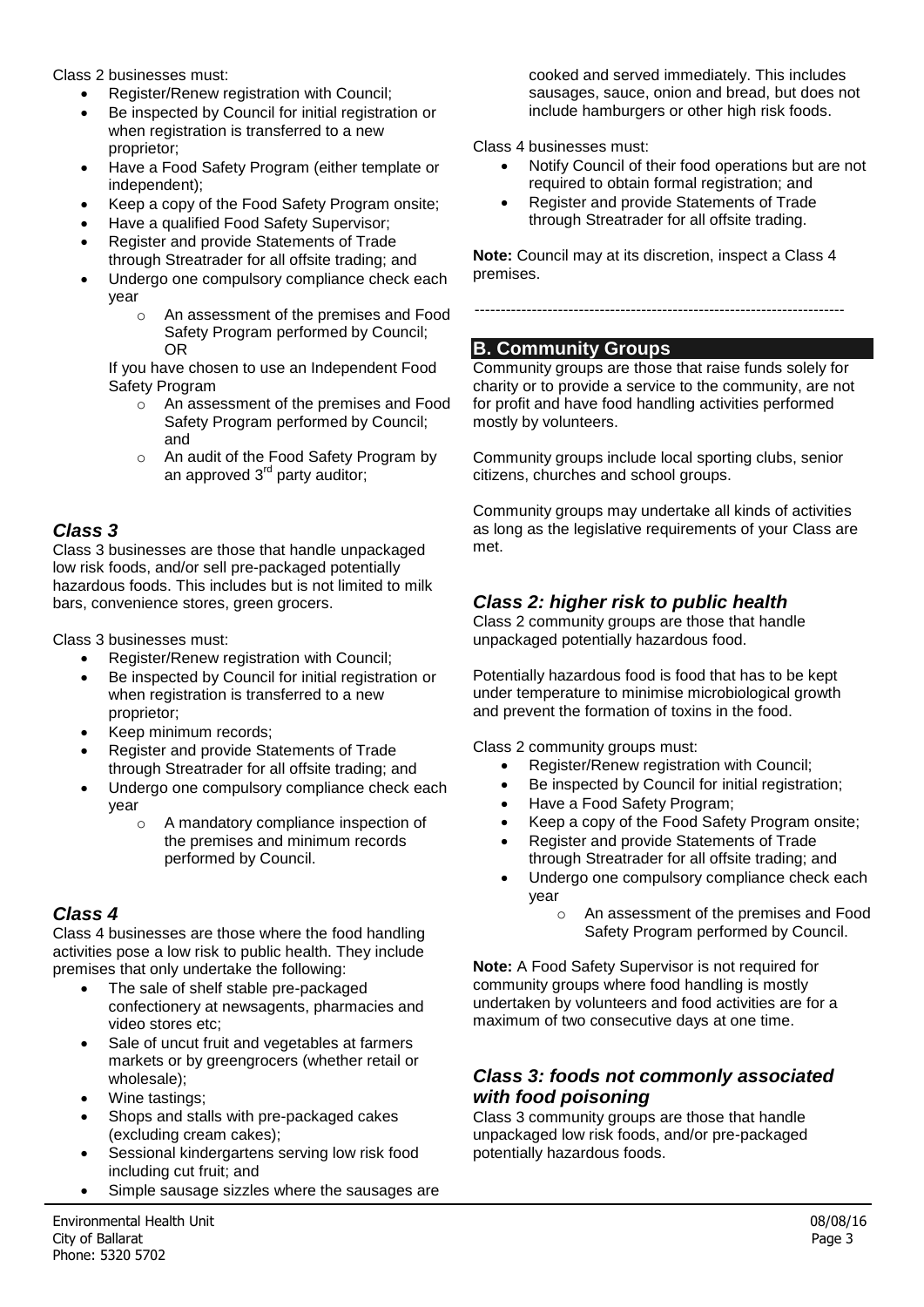Class 3 community groups must:

- Register/Renew registration with Council;
- Be inspected by Council for initial registration:
- Keep minimum records;
- Register and provide Statements of Trade through Streatrader for all offsite trading; and
- Undergo one compulsory compliance check each year
	- o A mandatory compliance inspection of the premises and minimum records performed by Council.

#### *Class 4: low risk to public health*

Class 4 community groups are those that handle low risk pre-packaged foods and conduct basic sausage sizzles.

Class 4 community groups must:

- Notify Council of their food operations but are not required to obtain formal registration; and
- Register and provide Statements of Trade through Streatrader for all offsite trading.

----------------------------------------------------------------------

# **C. Approval process for New Businesses**

Once you have decided to go ahead with your new food business, discuss your business proposal with the Environmental Health Unit.

Contact should be made with the following additional departments and organisations to ensure all other approvals and permits are obtained.

# *Within Council:*

- Statutory Planning for planning requirements including parking and signage,
- Building for building permits and toilet requirements,
- Local Laws for permits and advice in relation to advertising sign, outdoor dining on footpaths and itinerate trading (trading on Council land).
- Rates office for details on the rates and charges that are likely to apply

Phone: 5320 5500

# *Other Useful Contacts / Resources*

 proposing to operate your business from, it is your **Property Owner -** If you do not own the property you are responsibility to seek the approval of your landlord/agent.

**Central Highlands Water** - for advice on water supply, trade waste agreements and grease traps. You must contact Central Highlands Water in regards to discussing your trade waste agreement.

> Contact: Trade Waste Officer Office: 7 Learmonth Road, Wendouree Phone: 5320 3143

**Consumer Affairs** - for advice on Business name registration.

 Phone: 1300 588 181 Office: 206-208 Mair Street, Ballarat Web: [www.consumer.vic.gov.au](http://www.consumer.vic.gov.au/)

**Australian Securities & Investments Commission (ASIC)** – for registering your business name

> Phone: 1300 300 630 Internet: [www.asic.gov.au/asic/asic.nsf](http://www.asic.gov.au/asic/asic.nsf)

**Victorian Commission for Gambling and Liquor Regulations** – to apply for a gambling or liquor licence.

> Phone: 1300 182 457 Email: [contact@vrglr.vic.gov.au](mailto:contact@vrglr.vic.gov.au) Web: [www.vcglr.vic.gov.au](http://www.vcglr.vic.gov.au/)

**Energy Safe Victoria** – Victoria's electricity and gas regulator. Ensure your gas and electricity is installed and connected by a licensed tradesperson.

Phone: (03) 9203 9700

Email: [info@esv.vic.gov.au](mailto:info@esv.vic.gov.au) Web:<http://www.esv.vic.gov.au/>

**Country Fire Authority** – for regulations on fire safety equipment and inspections. The CFA provide fire safety inspections for business premises. Premises are inspected and guidelines are given for improving the fire safety of a workplace. Applications for Fire Safety Inspections can be found on the CFA website.

> Phone: (03) 5329 5510 Office: Grampians Region 19 Learmonth Road, Wendouree Web: <http://www.cfa.vic.gov.au/index.htm>

# *Registration Process*

An application must be lodged with Council that includes the following:

- A completed 'Application to Register a Food Business' form;
- A detailed floor plan<sup>\*</sup> of the proposed interior layout; and
- Payment of the prescribed fee (pro rata fees apply depending on when you set up and begin trade).

\* The floor plan must meet the following requirements:

- Drawn accurately to a scale of not less than 1:100;
- Include the location of equipment, appliances and other fixtures such as cleaning sinks and hand wash basins; and
- Include a checklist detailing the types of finishes in the premises and adequate information to demonstrate that the premise meets the requirements outlined in this guide.

An example of an acceptable floor plan can be found on Page 16 of this guide.

When starting a new business the application fee is initially higher, this takes into account additional statutory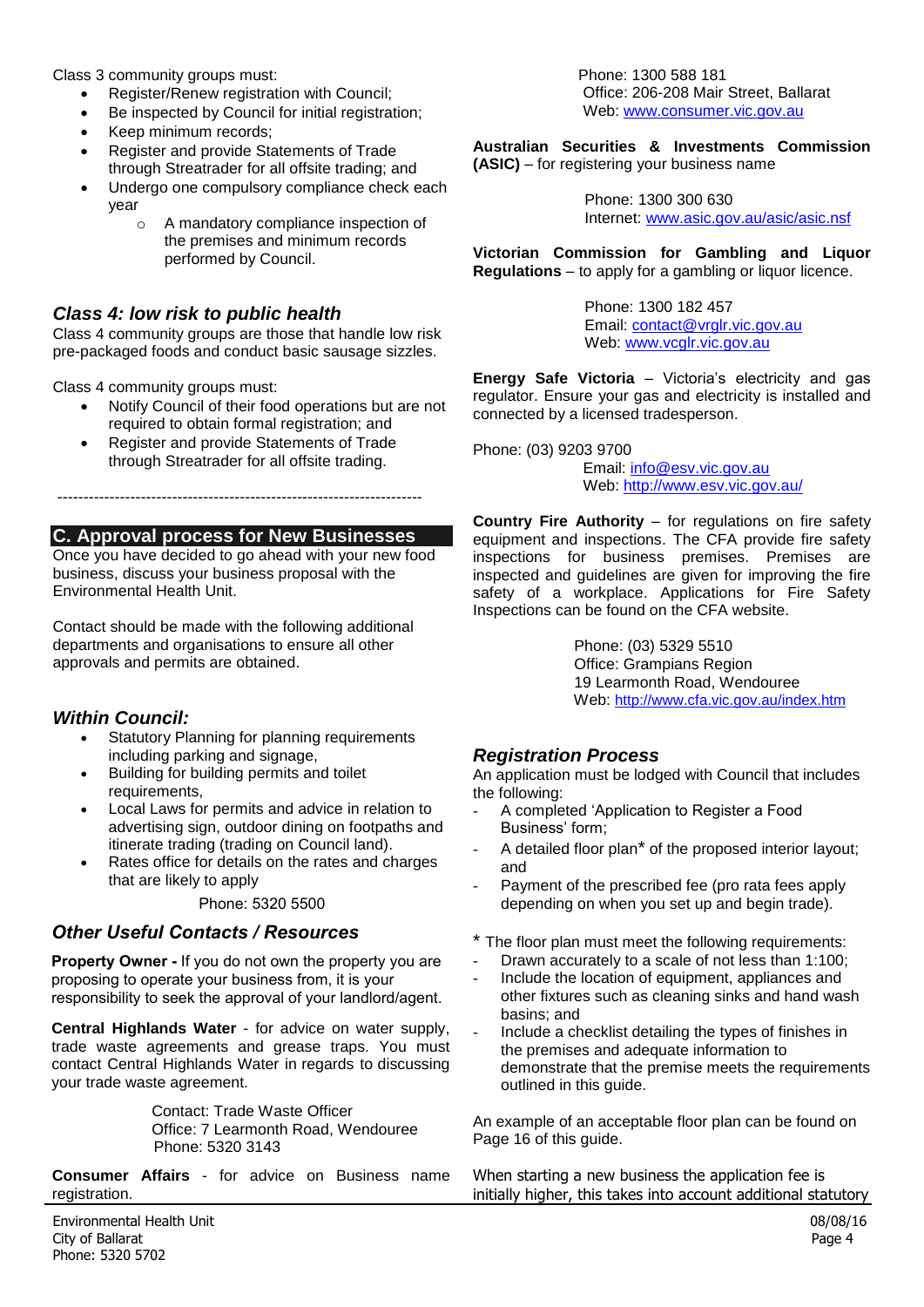assessments and approval of plans, including inspections and administrative costs associated with the application.

Your application will be processed once all required information and full payment is received. An Environmental Health Officer will assess your plans and respond in writing, detailing proposed alterations and amendments within 5-7 working days.

An approved copy of the plans will be returned for your records. **Please note:** Council is unable to approve plans that fail to provide all necessary information.

Once written plans approval from Council's Environmental Health Unit is provided, you can commence any required work on the premises.

# *Final Inspection*

A final inspection is required before the *Food Act 1984*  registration will be issued. Please contact the Environmental Health Unit to arrange a final inspection date and time.

#### **Note:**

- All works must be finalised;
- The premises must be clean and ready to commence trading; and

If required:

 The Food Safety Program must be ready for use and available on site.

Registration commences once the inspection has been completed and the registration certificate issued.

# *Tiered Fee System – Registration Renewal*

The annual renewal process aims to support businesses as much as possible however the onus for compliance is still with businesses.

The due date for the submission of registration renewal application and payment is approximately two weeks prior to the expiry of registration. The specific date will be outlined within your registration renewal documentation along with instructions on how to complete.

This works in tandem with an incentivised payment system to encourage renewal submission and payment to be completed on time; thus ensuring continuity of registration for your business.

Despite Council's best endeavours, applications submitted on or near the registration expiry date may not be able to be processed to ensure current registration; operation without current registration is an offence.

An appeal process has been established to cater for exceptional circumstances beyond your control however we encourage businesses to observe the due date, pay a lower fee and avoid putting their businesses at risk of operating unregistered.

#### **D. Construction and Fit out Requirements**

The following sets out the construction requirements for all **new food** and for all **existing food businesses**  undergoing repairs and alterations according to the:

- *Food Act 1984*;
- Australia New Zealand Food Standards Code www.foodstandards.gov.au/fooodstandards/foost andardscode.cfm; and
- $\triangleright$  Australian Standards (AS 4674) for Design, Construction and Fit-out of Food Premises.

Current legislation including the *Food Act 1984*, the Food Standards Code and the Food Safety Standards all require a food premises to be constructed and to operate in a manner that ensures the safe handling, storage and preparation of food.

# *General Design Concepts*

- Food flow is in one direction: Receipt  $\rightarrow$  storage  $\rightarrow$  preparation  $\rightarrow$  packaging  $\rightarrow$  serving
- Physical separation of areas used for storing food, chemicals, garbage and recyclable matter, toilets and personal belongings.
- Adequate space for food handlers and other staff to conduct activities depending upon the food operations proposed for the premises.
- Proofing against entry of pests including birds, animals, insects and rodents.
- [Layout, design and construction materials shall](http://www.foodstandards.gov.au/fooodstandards/foostandardscode.cfm) [allow ease of cleaning](http://www.foodstandards.gov.au/fooodstandards/foostandardscode.cfm) and sanitising.

#### *Floors*

In areas within the establishment which are used for food handling, washing and cleaning of equipment/utensils,

and other personal hygiene areas, flooring must be constructed using approved impervious materials appropriate to the activities conducted.

Floors must be:

- able to be effectively cleaned;
- unable to absorb grease, food particles or water;
- laid so that there is no ponding of water; and
- to the extent that is practicable, be unable to provide harbourage for pests.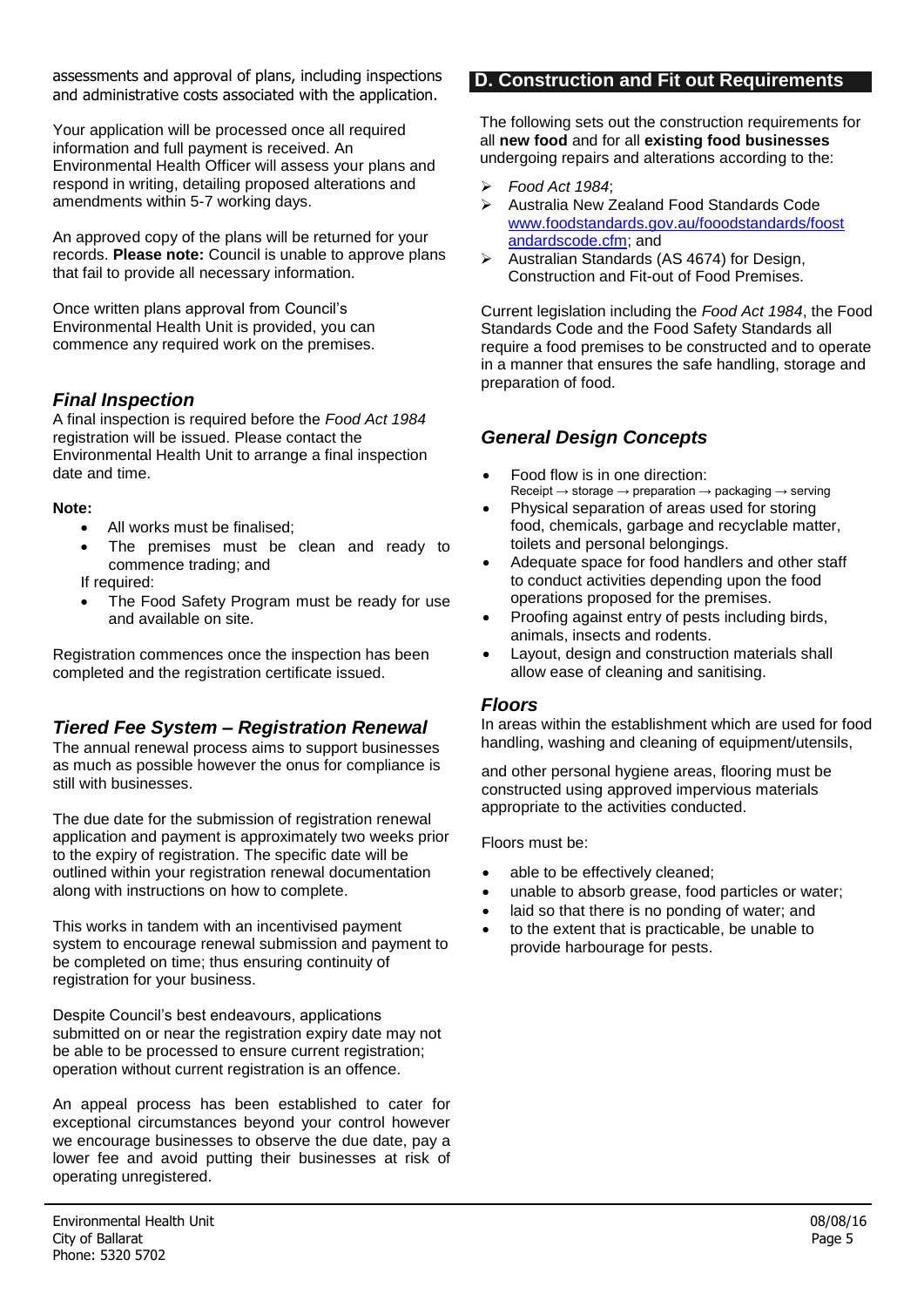Please see Table 1 on page 7 for suitable floor finishes for food premises.

# *Coving*

Floor to wall junctions in food preparation, food storage and wash up areas should have an impervious, cleanable, rounded coving material to a height of not less than 75 mm up the wall. Coving must be sealed securely to the floor and wall.

Where vinyl or similar flooring is used and the flexible sheeting is laid to form the cove, a solid preformed coving support must be installed beneath the sheeting.

Please see Figure 1 for coving diagram.

### *Floor Wastes*

Floor waste shall be evenly graded (at least 1:100) so that water falls to the floor waste and is connected to sewer in accordance with Central Highlands Water Authority requirements.



*Reference: AS 4674-2004*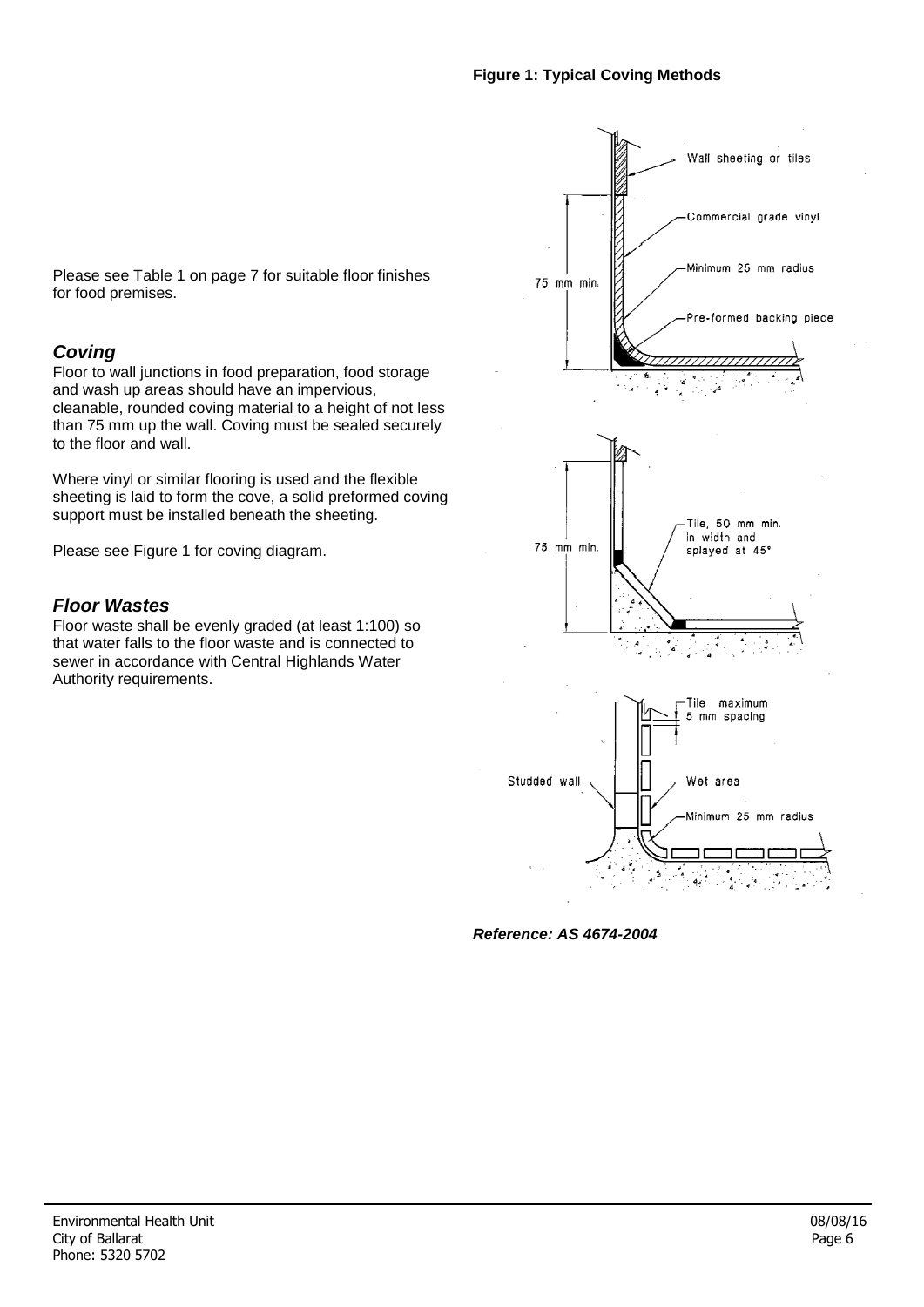# **Table 1: Suitable floor finishes for food premises**

| <b>Finishes</b>                                 |                 |                  |                       |           |            |                   |                    |              |                                                                                                |
|-------------------------------------------------|-----------------|------------------|-----------------------|-----------|------------|-------------------|--------------------|--------------|------------------------------------------------------------------------------------------------|
|                                                 | Wet washed area | Food Preparation | Vegetable Preparation | Servery   | Store room | Chillers/Freezers | <b>Bin Storage</b> | Eating Areas | Comments                                                                                       |
| <b>Stainless steel non-slip</b><br>profile      | $\bullet$       | $\bullet$        | $\bullet$             | $\bullet$ | $\bullet$  | $\bullet$         | $\bullet$          | $\bullet$    | Welded joints                                                                                  |
| <b>Ceramic tiles</b>                            | $\bullet$       | $\bullet$        | $\bullet$             | $\bullet$ | $\bullet$  | $\bullet$         | $\bullet$          | $\bullet$    | Epoxy grout                                                                                    |
| <b>Quarry tiles</b>                             | $\bullet$       | $\bullet$        | $\bullet$             | $\bullet$ | $\bullet$  | $\bullet$         | $\bullet$          | $\bullet$    | Sealed                                                                                         |
| <b>Steel trowel case</b><br>hardened concrete   |                 |                  | $\bullet$             |           | $\bullet$  | $\bullet$         | $\bullet$          | $\bullet$    | Smooth-sealed<br>finish, no joints                                                             |
| Carpet/carpet tiles                             |                 |                  |                       |           |            |                   |                    | $\bullet$    |                                                                                                |
| <b>Wooden flooring</b>                          |                 |                  |                       |           |            |                   |                    | $\bullet$    | Sealed                                                                                         |
| <b>Polyvinyl sheet</b>                          | $\bullet$       | $\bullet$        | $\bullet$             | $\bullet$ | $\bullet$  | $\bullet$         | $\bullet$          | $\bullet$    | Heat welded joints<br>(not suitable<br>adjacent hot fat<br>appliance)                          |
| <b>Laminated thermosetting</b><br>plastic sheet | $\bullet$       | $\bullet$        | $\bullet$             | $\bullet$ | $\bullet$  | $\bullet$         | $\bullet$          | $\bullet$    | Heat welded joints<br>(not suitable<br>adjacent hot fat<br>appliance)                          |
| <b>Vinyl tiles</b>                              |                 |                  |                       |           | $\bullet$  |                   |                    | $\bullet$    |                                                                                                |
| <b>Plastic matting</b>                          |                 |                  |                       | $\bullet$ |            |                   |                    | $\bullet$    | Should be used for<br>safety reasons<br>only.                                                  |
|                                                 |                 |                  |                       |           |            |                   |                    |              | It shall be easily<br>cleaned and laid<br>in sections that can<br>be removable for<br>cleaning |
| <b>Cork tiles</b>                               |                 |                  |                       |           |            |                   |                    | $\bullet$    | Sealed                                                                                         |
| <b>Epoxy resins</b>                             | $\bullet$       | $\bullet$        | $\bullet$             | $\bullet$ | $\bullet$  | $\bullet$         | $\bullet$          | $\bullet$    | Complying with<br>Australian Standard<br>3554                                                  |

*Reference: AS 4674-2004*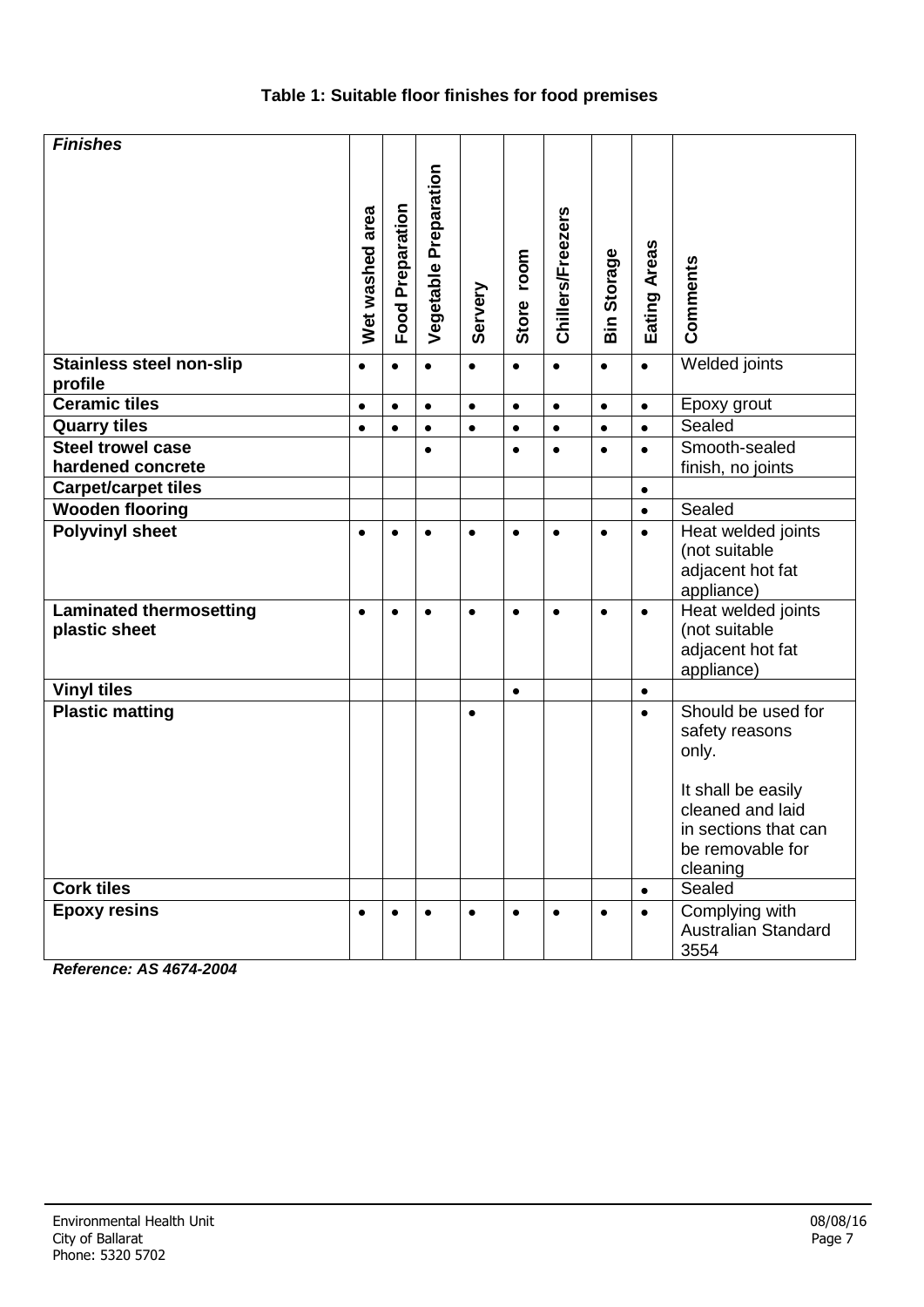# *Walls & Ceilings*

Walls and ceilings must be provided where they are necessary to protect the food from contamination.

**Note:** The use of drop-in, removable panel ceilings is not permitted in food preparation areas or over areas where food is displayed or served.

They must be of solid construction and finished with materials appropriate to the activities conducted.

Walls and ceilings must be:

- (a) sealed to prevent the entry of dirt, dust and pests;
- (b) unable to absorb grease, food particles or water (impervious);
- (c) able to be easily and effectively cleaned; and
- (d) to the extent that is practicable, be unable to provide harbourage for pests

Please see next page for Table 2 - suitable wall finishes and Table  $3$  - suitable ceiling finishes.

Walls in areas where food is prepared or handled must be:

- Smooth and impervious to 1.8 metres above the floor; or
- 450mm above bench tops and then finished above this height with smooth, washable surfaces (i.e. 2 coats of high gloss, light coloured washable paint).

Walls behind cooking equipment should be faced with a smooth and impervious material from floor level to the underside of the mechanical exhaust canopy.

Walls above the splash back in wet areas are recommended to be constructed of water retardant plaster board. As a guide this material should be extended to a height of at least 1.8 meters from the floor.

Finishing materials aim to provide a smooth even surface, free of buckles, ledges, fixing screws, picture rails, open joint spaces, cracks or crevices. Window sills should be splayed at an angle of not less than 45 $^{\circ}$ 

Service pipes, conduits and electrical wiring should be concealed in the wall or fixed with approved brackets at least 25mm clear of any wall and not less than 100mm clear of any floor to allow easy cleaning.

Skirting boards, picture rails or any other projections on the walls of kitchens and food preparation areas are not permitted.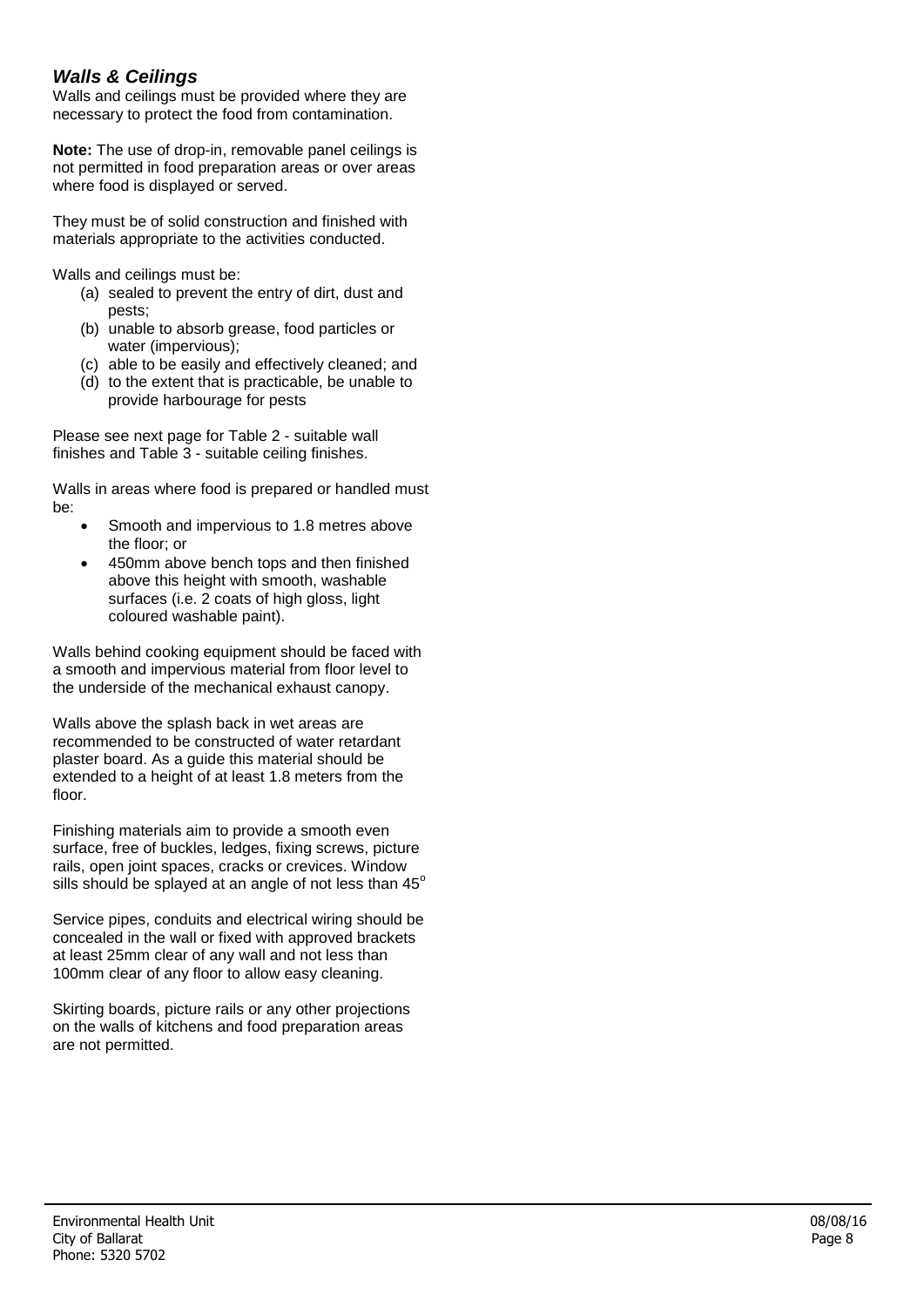#### **Table 2: Suitable wall finishes for food premises**

| <b>Finishes</b>          | area<br>Wet washed | Preparation<br>Food | Prep<br>Vegetable | Servery   | room<br>Store | <b>Chillers/Freezers</b> | Storage<br>sin <sub>2</sub> | <b>Areas</b><br>Eating | Comments                   |
|--------------------------|--------------------|---------------------|-------------------|-----------|---------------|--------------------------|-----------------------------|------------------------|----------------------------|
| <b>Stainless steel</b>   | $\bullet$          | $\bullet$           | $\bullet$         | $\bullet$ | $\bullet$     | $\bullet$                | $\bullet$                   | $\bullet$              | Welded joints              |
|                          |                    |                     |                   |           |               |                          |                             |                        | Waterproof screw<br>covers |
| <b>Ceramic tiles</b>     | $\bullet$          | $\bullet$           | $\bullet$         | $\bullet$ | $\bullet$     | $\bullet$                | $\bullet$                   | $\bullet$              | Epoxy grout                |
| <b>Vinyl Sheet</b>       | $\bullet$          | $\bullet$           | $\bullet$         | $\bullet$ | $\bullet$     | $\bullet$                | $\bullet$                   | $\bullet$              | Heat welded joints         |
| <b>Painted Plaster</b>   |                    |                     |                   |           | $\bullet$     |                          | $\bullet$                   | $\bullet$              | Smooth finish              |
| <b>Feature Brick</b>     |                    |                     |                   |           |               |                          |                             | $\bullet$              |                            |
| <b>Aluminium Sheet</b>   | $\bullet$          | $\bullet$           | $\bullet$         | $\bullet$ | $\bullet$     | $\bullet$                | $\bullet$                   | $\bullet$              | Welded or sealed           |
|                          |                    |                     |                   |           |               |                          |                             |                        | ioints                     |
| <b>Steel Sheet</b>       |                    |                     |                   |           |               |                          | $\bullet$                   |                        | Welded or sealed           |
|                          |                    |                     |                   |           |               |                          |                             |                        | joints                     |
| <b>Trowelled Cement</b>  |                    | $\bullet$           | $\bullet$         | $\bullet$ | $\bullet$     | $\bullet$                | $\bullet$                   | $\bullet$              | Polished surface           |
| <b>Wood Panelling</b>    |                    |                     |                   |           |               |                          |                             | $\bullet$              | Wood sealed                |
| <b>Painted Brickwork</b> |                    |                     |                   |           | $\bullet$     |                          | $\bullet$                   | $\bullet$              | Flush joints and solid     |
|                          |                    |                     |                   |           |               |                          |                             |                        | surfaces                   |
| <b>Concrete</b>          |                    |                     |                   |           | $\bullet$     |                          | $\bullet$                   | $\bullet$              | Sealed smooth finish       |
| <b>Pre-formed Panels</b> | $\bullet$          | $\bullet$           | ٠                 | $\bullet$ | $\bullet$     | ٠                        | $\bullet$                   | $\bullet$              | H bar joints mastic        |
|                          |                    |                     |                   |           |               |                          |                             |                        | Sealed. In wet areas/      |
|                          |                    |                     |                   |           |               |                          |                             |                        | food preparation shall     |
|                          |                    |                     |                   |           |               |                          |                             |                        | be integrated into a       |
|                          |                    |                     |                   |           |               |                          |                             |                        | dwarf wall or set on       |
|                          |                    |                     |                   |           |               |                          |                             |                        | plinth.                    |

#### *Reference: AS 4674-2004*

# **Table 3: Suitable ceiling finishes for food premises**

| <b>Finishes</b>                                            | area<br>Wet washed | Vegetable Prep | Servery   | room<br>Store | Chillers/Freezers | Storage<br>ain | Eating Areas | Comments                |
|------------------------------------------------------------|--------------------|----------------|-----------|---------------|-------------------|----------------|--------------|-------------------------|
| <b>Painted</b><br><b>Plaster</b>                           | $\bullet$          | $\bullet$      | $\bullet$ | ٠             |                   | $\bullet$      | $\bullet$    | Smooth finish           |
| <b>Steel Sheet</b>                                         | $\bullet$          | ٠              | ٠         | ٠             |                   | $\bullet$      | $\bullet$    |                         |
| <b>Trowelled</b><br><b>Cement</b>                          | $\bullet$          | ٠              | ٠         | ٠             |                   | $\bullet$      | $\bullet$    | Polished<br>surface     |
| Wood<br><b>Panelling</b>                                   |                    |                |           |               |                   |                | $\bullet$    | Sealed<br>surfaces      |
| <b>Concrete</b>                                            |                    |                | ۸         | $\bullet$     |                   | $\bullet$      | ٠            | Sealed<br>smooth finish |
| <b>Pre-formed</b><br><b>Panels</b>                         | ٠                  | ٠              | ٠         | ٠             | $\bullet$         | $\bullet$      | $\bullet$    |                         |
| <b>Acoustic</b><br><b>Panels</b>                           |                    |                |           |               |                   |                | $\bullet$    | Suspended T-<br>bars    |
| <b>Decorative</b><br><b>Panels</b><br>$\ddot{\phantom{1}}$ |                    | 1071001        |           |               |                   |                | $\bullet$    |                         |

*Reference AS 4674-2004*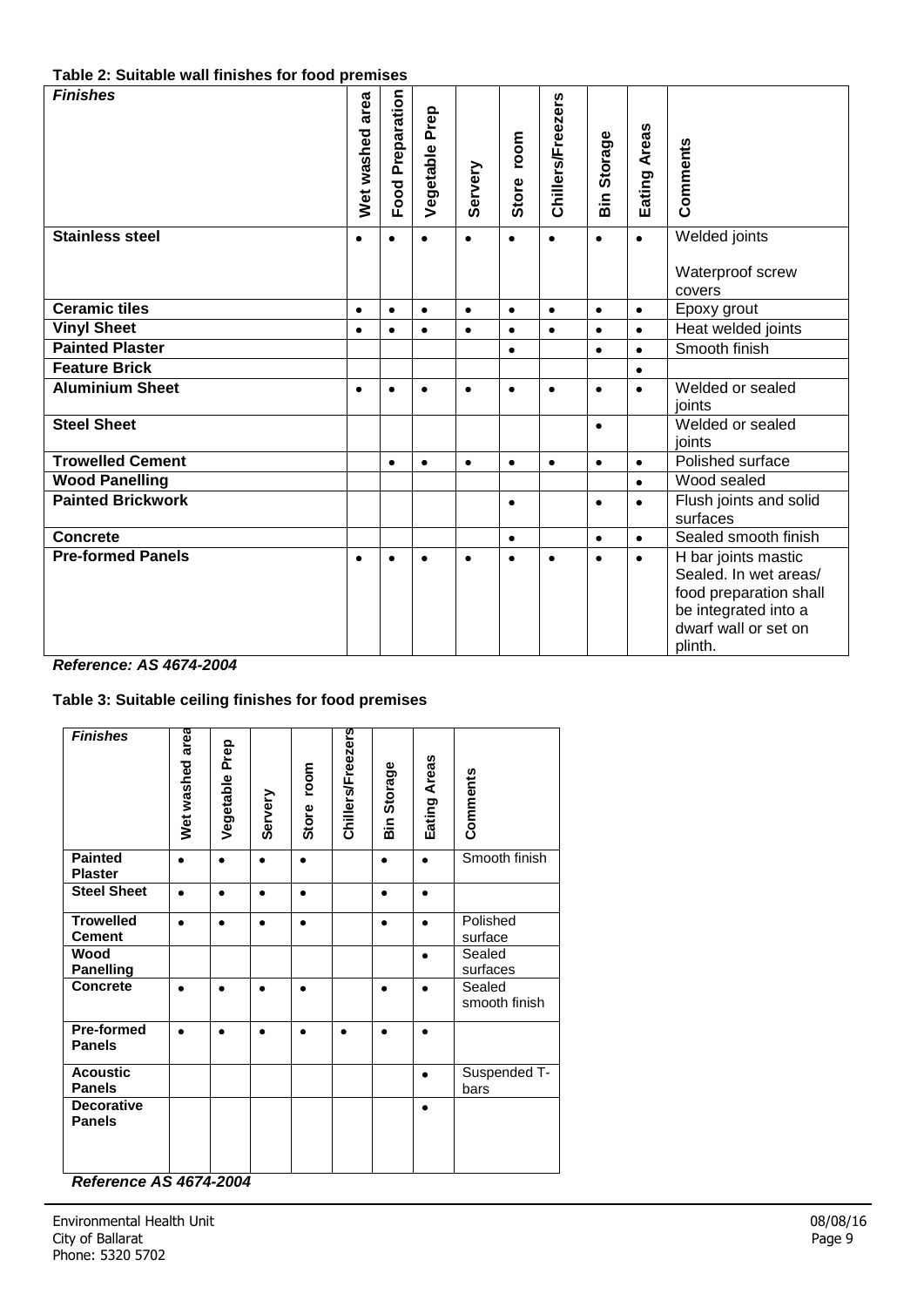# *Lighting*

Provide sufficient lighting to allow for the hygienic and safe handling of food in both preparation and storage areas and to enable easy and effective cleaning.

All light fittings shall be recessed into the ceiling or flush mounted, with the edges sealed and must be enclosed in shatterproof covers.

For additional guidance see Australian Standard 1680.

# *Ventilation*

All food premises shall have either natural or mechanical ventilation to minimise the likelihood of airborne contamination of food and provide a safe working environment by effectively removing fumes, smoke, steam and vapours.

All cooking, using equipment such as deep fryers, hot plates, ovens and doughnut machines etc. must take place beneath and within the perimeter of an approved commercial mechanical exhaust system/canopy. The mechanical ventilation must comply with Australian Standard 1668 Parts 1 & 2 in accordance with the Building Code of Australia.

**NOTE:** Contact Council for more detailed information regarding design and construction of mechanical exhaust systems.

In general terms, cooking appliances exceeding 8kW of electrical power or 29 mega joules of gas are required to be provided with a commercial exhaust ventilation system (refer to appliance ratings or manufacturers specifications). All deep fryers must be located under a commercial exhaust ventilation system regardless of size.

Consideration should be given to the mechanical exhaust ventilation discharge outlet and noise the system will generate to prevent nuisance to adjoining properties.

# *Appliances, fixtures, fittings & equipment*

All equipment, appliances (including stoves, ovens, and deep fryers) and fittings should be:

- Placed no closer than 150mm to any wall, unless sealed to the wall, and on metal legs or castors;
- not less than 150mm above the floor unless sealed to the floor in such a manner so as to eliminate any open gap to prevent liquids, food particles, grease or other refuse from collecting; and
- Service pipes, conduits and electrical wiring shall be concealed in floors, plinths, walls or ceilings or fixed on approved bracket which provide at least 25mm clearance from walls and 100mm clearance from floor.

# *Storage facilities*

#### **Refrigeration units, cool rooms and freezer rooms must meet the following:**

- Refrigeration equipment must operate at a temperature at or below 5°C.
- Freezer equipment must operate at a temperature at or below -15°C.
- Internal and external lining of aluminium, stainless steel or colourbond type insulation panels is required.
- All joints and seams sealed.
- Adequate artificial lighting.
- A smooth impervious floor fitted with an approved coving material.
- Shelving of an approved sealed material in order to prevent deterioration.
- Motors located outside.
- Cooling unit discharge connected to sewer.

#### **Dry goods**

An adequate storage area should be provided for the separate storage of bulk materials.

Dry ingredients such as flour, rice, etc. should be stored in impervious air tight, vermin proof containers with tight-fitting lids on shelves or on castors in approved designated areas.

#### **Food Protection**

Provide covers, sneeze guards or doors to cabinets to protect any unpackaged food on display or for selfserve.

Provide food grade containers with tight fitting lids for the storage all food.

Provide adequate shelving to ensure food is stored or displayed off the floor including in cool rooms and freezers.

#### **Utensils**

In order to protect all food, utensils and equipment from contamination:

- Do not store food, utensils or equipment on the floor;
- Provide adequate drawers for storage of utensils; and
- Provide single serve dispensers for the distribution of straws to customers.

# *Hand washing facilities*

Consideration needs to be given to the following:

#### **Location:**

- Within 5 metres of food handling/preparation areas;
- Easily accessible; and
- In line of sight from food preparation areas.

#### **Construction:**

• Permanent fixture: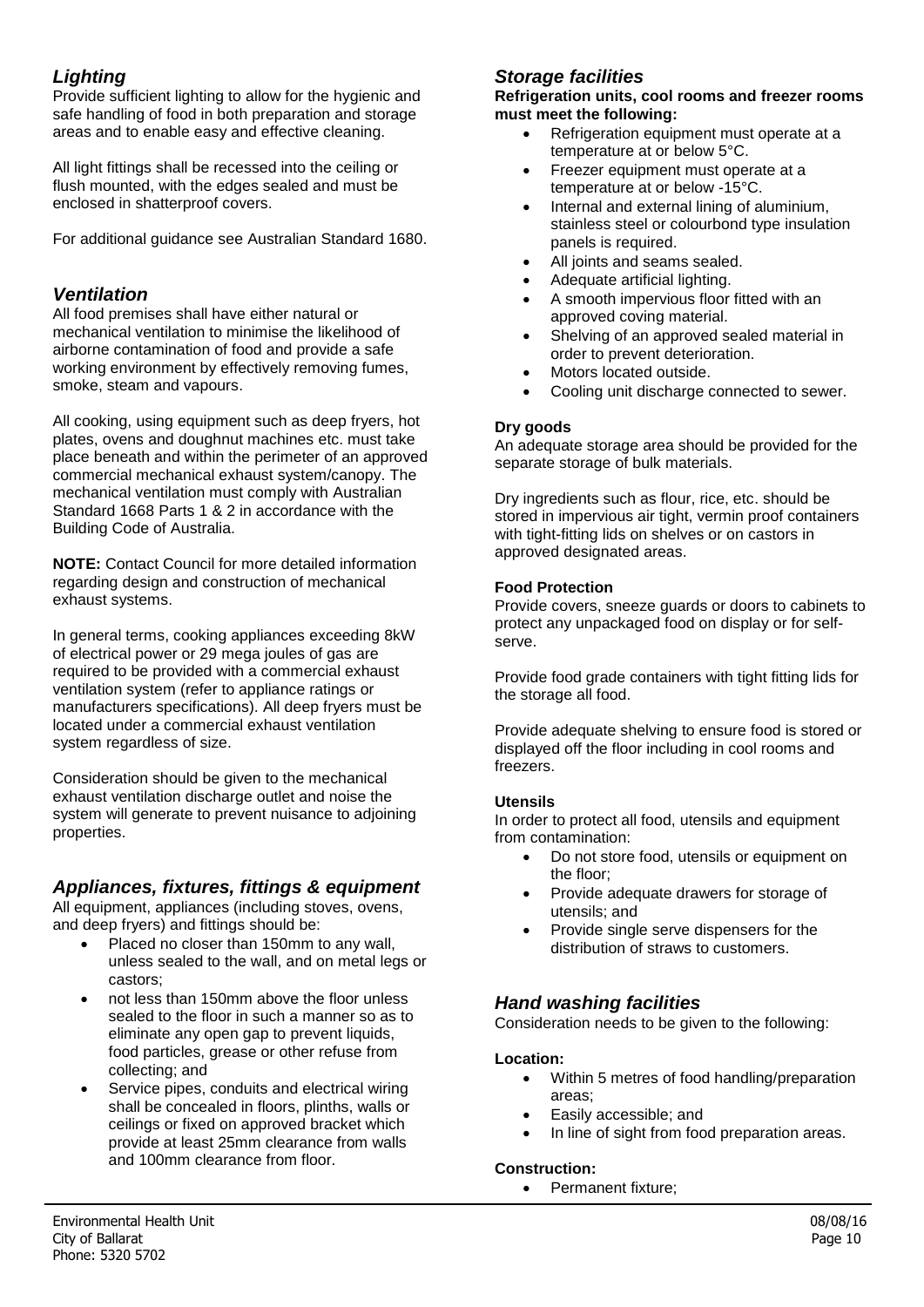- Supplied with warm running potable water through a single outlet i.e. mixer tap;
- Size which allows easy and effective hand washing. A basin of 11 litres capacity with minimum dimensions of 500mm by 400mm is recommended;
- Clearly designated for the sole purpose of hand washing;
- Be sealed to the wall and be provided with an impervious splashback;
- Provided with single use paper towels; and
- Provided with liquid soap in wall-mounted or single standing dispensers.

**NOTE:** Hands free hand wash basins are not mandatory. Flick mixers are acceptable.

# *Equipment for cleaning & sanitising*  **Sinks – Food Preparation Areas**

An adequate number of sinks, with adjacent loading and draining/drying space, is to be provided for manual cleaning and sanitising of utensils and equipment.

Sinks should be of an adequate size to accommodate the largest pots or piece of equipment and have an adequate supply of hot and cold potable water with a splashback to a height of 450mm.

Separate sinks are required for food processing and hand washing.

#### **Dishwashers and Glass washers**

Dishwashers or glass washers must be capable of sanitising. Australian Standard 2945 requires that utensils undergo a sanitising rinse, if using heat, at:

- $\bullet$  80 $^{\circ}$ C for 2 mins:
- $\bullet$  75°C for 10 mins:
- $70^{\circ}$ C for 15 mins

#### **Preparation Sink**

Where foods require washing and in some cases sanitising (e.g. lettuce) a separate designated food preparation sink should be installed for this purpose.

#### **Cleaner's Sink**

A cleaner's sink should be provided for the disposal of mop water and similar liquid waste, which is connected to sewer. Disposal of waste water in the stormwater drain or in sinks used for food preparation or cleaning and sanitising of food equipment is not permitted.

**NOTE:** All equipment should be connected to a draining system and if required by Central Highlands Water Authority, connected to a grease trap.

#### **As a minimum food premises require the following:**

- **Double bowl sink; or**
- **Double bowl sink and dishwasher; or**
- **Triple bowl sink.**

#### *Water supply*

An adequate supply of potable water (safe for human consumption) must be available for all activities that use water in the food premises.

If your food business has an alternative source of water other than the reticulated town water supply, it must be treated before being used for food handling activities.

Contact the Environmental Health Unit for further information.

# *Waste Water Disposal*

Most food premises are required to install and maintain an adequately sized grease trap. The size depends on the volume of wastewater discharged.

Grease traps must not be located in areas where food, equipment or packaging materials are handled or stored.

You must contact Central Highlands Water (Trade Waste Officer on 5320 3143) to discuss the size and installation of your grease trap.

If a grease trap is not required, you will still need a Trade Waste Agreement with Central Highlands Water.

# *Refuse Disposal & Storage*

Adequate bins are to be located onsite for disposal of all rubbish.

An area of sufficient size is required to accommodate the number of bins required to adequately contain the volume and type of garbage generated.

If garbage containers hold putrescible material, areas should be:

- Provided with a hose tap connected to the water supply;
- Paved with an impervious material;
- Protected from the elements; and
- Graded to a waste disposal system in accordance with the requirements of Central Highlands Water Authority.

In addition, all cleaning chemicals and equipment are to be stored separately to food storage or preparation areas.

# *Toilet facilities*

Provision of sanitary facilities for staff and customers must be installed in accordance with the Building Code of Australia. Council's Building Department is to be consulted in regards to toilets.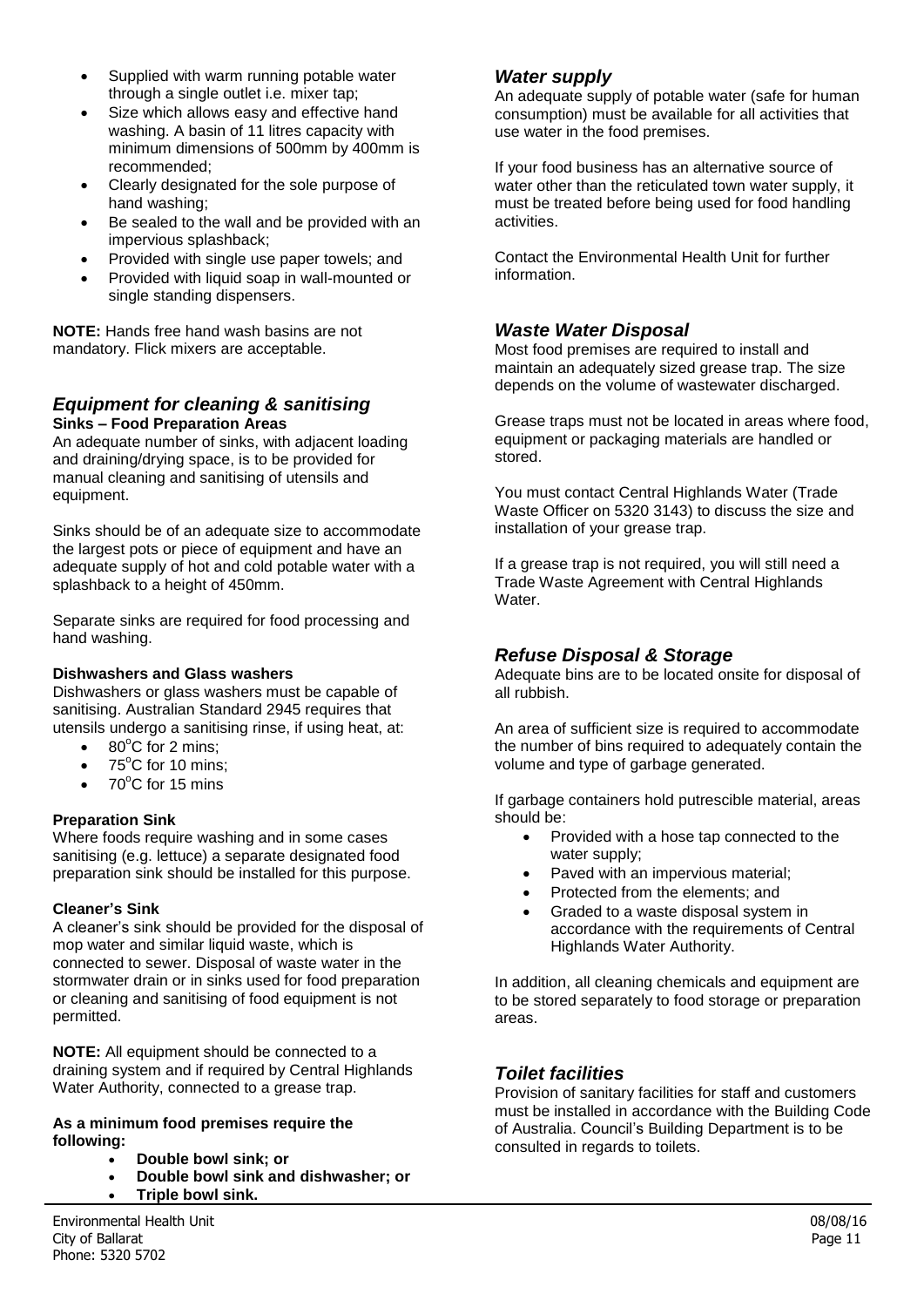Additionally, toilets must be:

- Separated from any room in which food is manufactured, prepared, stored and/or served by an airlock, hallway or other room and fitted with tight-fitting, self-closing doors;
- Provided with either natural or mechanical exhaust ventilation;
- Located such that the public must not go through food preparation areas to reach them; and
- Provided with hand wash basins in the ratio of at least one hand basin for every two toilets.
- The hand wash basin must be provided with liquid soap and disposable paper towel, a supply of hot and cold water through a single outlet and be installed immediately adjacent to the toilet(s).

**Note:** An existing hand-wash basin in the food preparation area is not sufficient to act as a toilet hand-wash basin.

If the proposed site of the food business is located within a non-sewered area, Council's Environmental Health Unit must be consulted regarding the options for installation of an on-site waste water treatment and disposal system.

# *Staff Personal Effects and Clothing*

Change room facilities must be provided where staff routinely change uniforms/clothes on the premises and storage must be provided for personal belongings.

Where change rooms are not required, clothing and personal belongings can be stored in an enclosed dedicated cupboard located outside the food preparation, processing and storage areas.

# *Pest proofing*

The design and construction of food premises must prevent the entry of pests including rodents, birds, animals and insects.

Provide screens, self-closing doors, air curtains, fly strips or other approved means to all external windows, vents, doorways and other openings.

Holes or gaps around pipework, drains, cables and ducts should be sealed, filled and finished.

Insect killing devices are not to be installed directly over food preparation surfaces, exposed food and clean equipment/utensils.

# *Proprietors name*

In accordance with *Food Act 1984* requirements, the proprietor of a food business must ensure that the proprietor's name is prominently displayed on any food premises used in connection with the food business.

Lettering should be at least 60mm in height and in contrast to the background colour.

# *Food transport / Delivery vehicles*

Vehicles used to transport food should be designed and constructed to protect food from contamination including insects, air borne contaminants, dusts and fumes and be easily cleanable.

# *Food Vehicles*

Under the *Food Act 1984,* food vehicles are defined as a Food Premises.

Food Vehicles are often smaller scale than traditional Food Premises however they need to meet the same construction and registration requirements as a Food Premises.

#### **Design and Construction of Food Vehicles**

The following advice is provided specifically for a food vehicle:

- The driving section of the vehicle should be separated from the section where the food is stored or sold;
- Service hatches should be of minimal size to reduce the risk of contamination from flies and dust;
- Provision must be made for the safe storage of all food. This includes adequate refrigeration at or below  $5^{\circ}$ C for cold foods. and at or below -15°C for frozen foods. Adequate temperature control at or above 60°C must also be provided for hot food;
- An approved mechanical exhaust system is required over all cooking equipment;
- The vehicle must be fitted with a double bowl sink and a separate hand basin with an adequate supply of hot and cold water supplied by means of a hot water service. Single use paper towels and soap must be provided;
- The vehicle must be fitted with a waste water holding tank;
- All fittings and appliances must be positioned in such a manner as to enable easy access for cleaning purposes. Clearances of a minimum 250mm are recommended. Ideally all cupboards should extend to the floor and include coving to eliminate corners and assist in cleaning;
- Food compartments should be designed and constructed so that they are able to be easily and effectively cleaned; and
- Food contact surfaces should be easy to clean and able to be sanitised if necessary.

# **Operating Sites/Locations**

#### *Mobile Trading*

Operating on private land: If the land is privately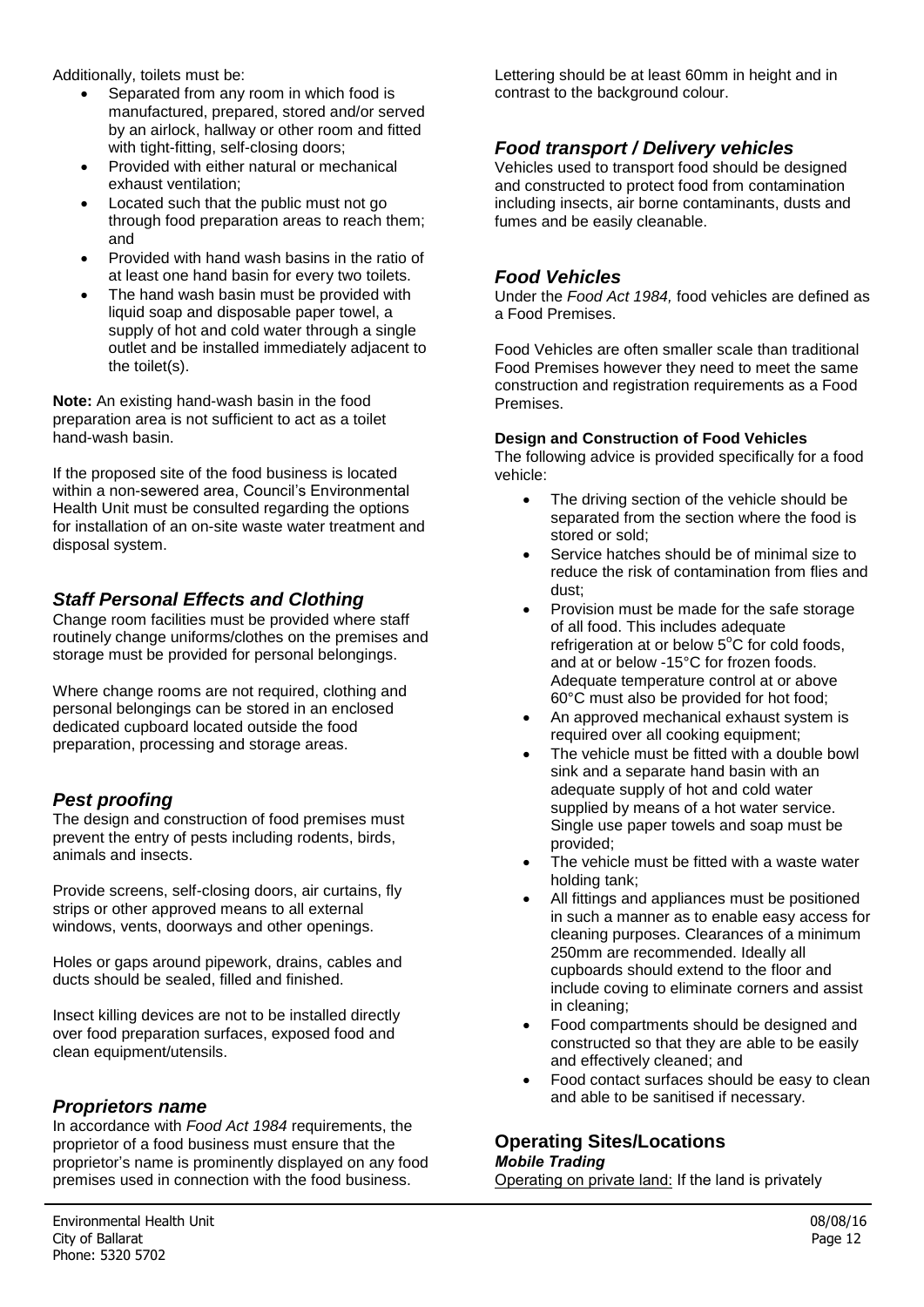owned than consent from the land owner must be obtained and the operation must not contravene the City of Ballarat Planning Scheme. Further information regarding Ballarat's Planning Scheme Contact Councils Statutory Planning Department on 03 5320 5500.

#### Operating on Council land:

An Itinerant Trading Permit for commercial activity on public roads or Council controlled land is required. You will need a Certificate of Currency of a public risk insurance policy. For further information regarding Itinerant Trading Permits contact Local Laws Department on 5320 5500.

https://www.ballarat.vic.gov.au/business/mobile-trading

----------------------------------------------------------------------

# **E. Temporary/Mobile Food Premises**

If your business sells from:

- [A stall;](https://streatrader.health.vic.gov.au/)
- A van or trailer;
- Vending machine; or
- Private water carter transporting water intended for human consumption;

You are a temporary or mobile food premises.

All food businesses that operate as temporary or mobile food premises must register online using the state-wide database Streatrader.

Visit the Streatrader website https://streatrader.health.vic.gov.au

You will be required to create a login (unless you already have one, in which case you simply fill in your username and password). Once your login details are completed you are ready to complete your registration/notification. Streatrader will guide you through the process until you are ready to lodge.

Streatrader allows businesses and community groups that sell food from stalls and vans to apply for registration or notification and lodge Statement of Trades (SOTs) online. This can be done anytime with no need to go to Council.

Once your application has been accepted by your principle Council, and you have lodged your SOTs you can trade anywhere in Victoria.

**Note:** A Statement of Trade is a statement that lets all relevant Councils know when and where you will be operating your mobile or temporary food premises.

You can lodge SOTs at the same time that you register or notify.

#### **You cannot trade until your premise has been registered/notified on Streatrader and your SOT accepted.**

Many event organisers or market operators may ask for evidence that you have sent your SOT to Council. You can select to view the details of the SOT and also print or email the SOT directly from the system.

You should lodge a SOT at least five days prior to trading.

#### Selling meat at the market

[If you are selling pre-packaged](mailto:Streatrader@health.vic.gov.au) meat/chicken from a stall or from a vehicle that is not a licensed meat transport vehicle, then you must register the stall with your principle Council and lodge SOTs.

#### **For Community Groups**

When creating your login it is best to use a generic email and password so that it can be passed on to other members depending on who is organising an event.

For further assistance contact Streatrader on Streatrader@health.vic.gov.au

#### -----------------------------------------------------------------------

#### **F. Food Safety Programs**

All Class 1 and 2 businesses must have in place a Food Safety Program at the time they commence operating.

It is an offence under the *Food Act 1984* section 19F not to have a Food Safety Program onsite at all times.

Class 1 businesses must use an independent Food Safety Program and engage a  $3<sup>rd</sup>$  party auditor to audit their plan.

#### *What are my options for developing a Food Safety Program as a Class 2 premises?*

You have two options with regards to the development of your Food Safety Program. You can:

- (a) **Independently** develop a plan and engage a 3rd party auditor to audit your plan; OR
- (b) Utilise one of the registered templates.

#### *INDEPENDENT - Developing your own Program*

If you would like to develop your own Food Safety Program you will be required to ensure that your plan complies with the requirements under section 19D of the Victorian *Food Act 1984*, the Food Safety Standards (Standards 3.1.1., 3.2.2 and 3.2.3) and Standard 3.2.1 (Food Safety Programs).

The food safety program can only be used when an approved auditor has confirmed that the program has been developed under an approved Quality Assurance (QA) program.

[A copy of any independent plan must be submitted to](http://docs.health.vic.gov.au/docs/doc/Department-of-Health-registered-Food-Safety-Program-Templates)  Council.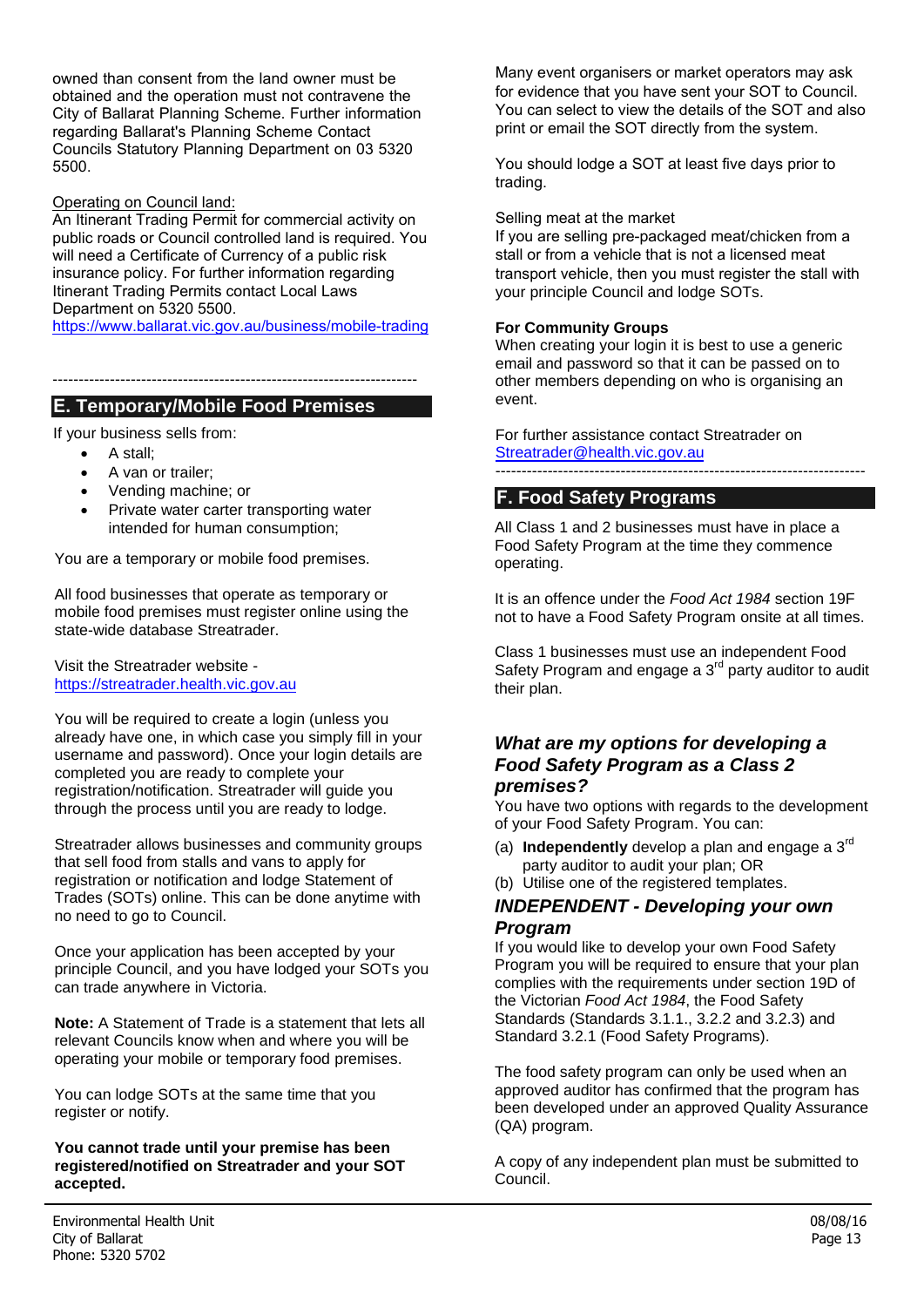# *TEMPLATE - Obtaining a state registered template.*

A number of different industry groups along with the government have developed templates for use by food businesses. A full list of approved templates is available at Department of Health website http://docs.health.vic.gov.au/docs/doc/Departmentof-Health-registered-Food-Safety-Program-**Templates** 

#### **How do I use a Template?**

All templates need to be customised. Before you customise your template you should carefully read the entire template.

A section within the template (usually near the start) will provide a list of questions for you to answer. The answers provided by the questions will direct you to the sections of the template that you are to use.

#### **Can I change the Content of the Template?**

You are not permitted to remove any technical content from the Food Safety Program template. You are however permitted to add to the content of your plan.

#### **What about Records?**

The completed Food Safety Program requires the keeping of certain records. Blank copies of all records are provided in the Template. The frequency of record keeping is documented within the Template.

#### **Reviewing your Food Safety Program Template**

You are required to review your Food Safety Program once every 12 months or when you make an alteration to your business' operation.

#### **Notification and Submission of Food Safety Program Template**

Notification of your Template number and Food Safety Supervisor details will occur when you first apply for registration and when you renew your registration.

A copy of your Food Safety Program may be required to be submitted to Council's Environmental Health Unit when you first commence operations.

----------------------------------------------------------------------

**G. Food Safety Supervisor**

Everyone who handles food in your business needs to know how to do their job safely, regardless of the level [of risk.](http://dofoodsafely.health.vic.gov.au/) 

All class 1 and 2 businesses are required to appoint a Food Safety Supervisor when they commence operating.

**Note:** Community groups are exempt from this requirement if you operate for less than 2 consecutive days.

While class 3 and 4 businesses do not need a food safety supervisor, it is recommended all staff complete online food handling training.

A free training resource is available at: http://dofoodsafely.health.vic.gov.au/

#### **A food safety supervisor is a person who:**

- Has a certificate or statement of attainment against the required competencies from a training provider that is a Registered Training Organisation (RTO);
- Has the ability to supervise food handling in the food premises; and
- Provides directions if unsafe food practices are observed.

# *Notifying Council*

Class 1 and 2 businesses must inform Council who their Food Safety Supervisor will be. That person can be the proprietor or an employee, providing they are able to meet the requirements of a food safety supervisor prescribed in the *Food Act 1984* (as above).

If you are opening a new business or your nominated food safety supervisor suddenly leaves your business, you should speak with Council about agreeing to a suitable period of time for your business to have a new food safety supervisor who meets all the legal requirements.

# *How can I get the required food safety competency standard?*

There are a number of ways of demonstrating competency. The easiest way is to have a certificate or statement of attainment showing that the person named as Food Safety Supervisor has the required competencies. These certificates or statements can only be issued by training providers that are Registered Training Organisations (RTO).

People with appropriate experience, but without formal qualifications, can have their competencies certified through a Recognition of Prior Learning process (RPL). The RTO may recognise the competencies that a person has acquired through experience or other training, but require further training to achieve the balance.

Make sure that whenever you arrange training with an RTO that the organisation provides you with training that meet the appropriate competency standards.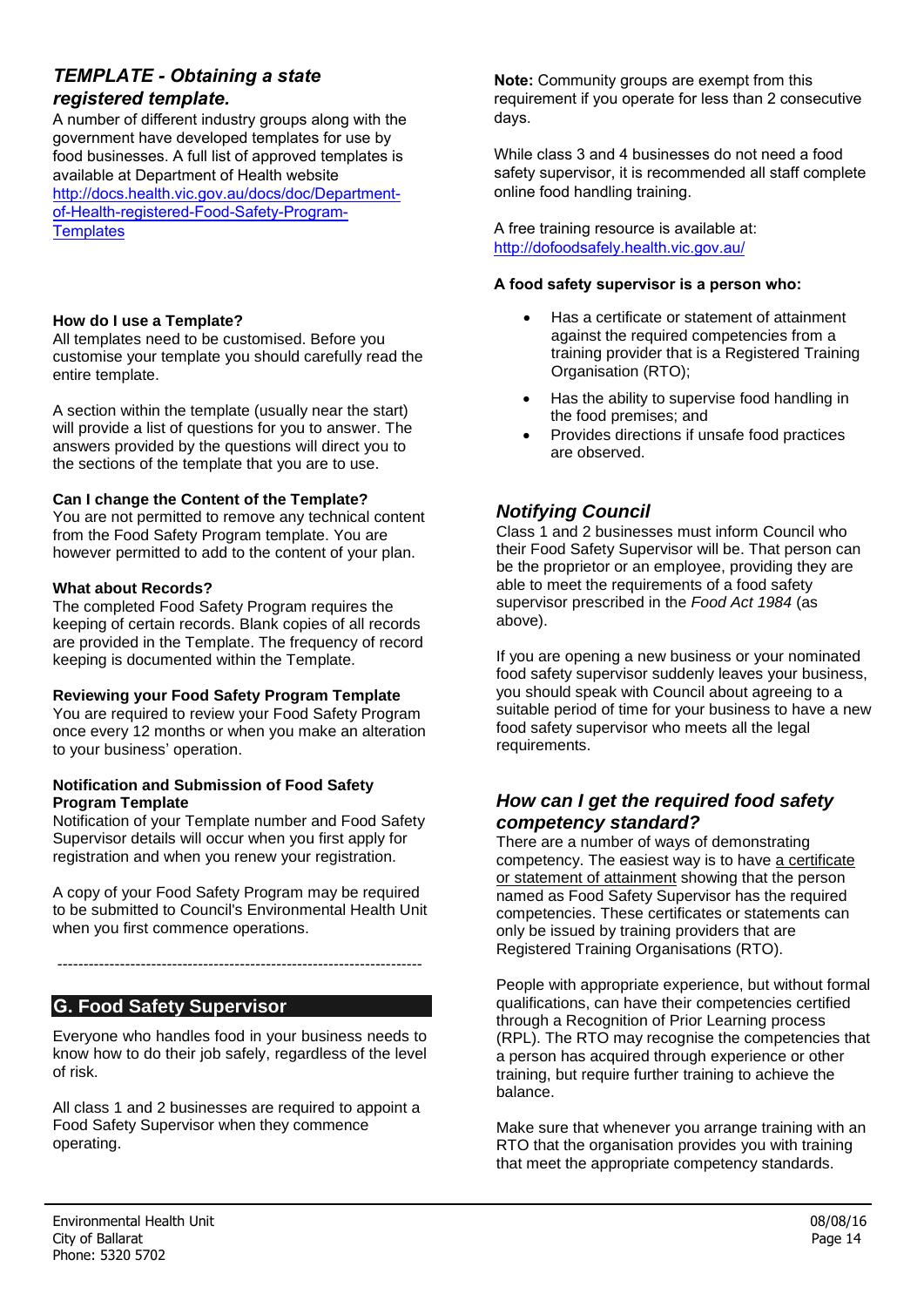| <b>Food Sector</b>                                                                                                                                      | <b>Minimum Competency Standard</b>                                                                                                                                                                  |
|---------------------------------------------------------------------------------------------------------------------------------------------------------|-----------------------------------------------------------------------------------------------------------------------------------------------------------------------------------------------------|
| Food Processing -<br>Includes businesses<br>such as<br>manufacturers (i.e.<br>flour mills.<br>canneries, packers<br>bakers, wineries &<br>breweries).   | FDFFS2001A 'Implement the food safety program<br>and procedures'                                                                                                                                    |
| Retail - Includes<br>businesses such as<br>supermarkets,<br>convenience stores,<br>grocers &<br>delicatessens.                                          | SIRRFSA001A 'Apply retail food safety practices'<br>OR<br>Use both units from the Hospitality<br>Sector below                                                                                       |
| Hospitality -<br>Includes businesses<br>such as Restaurants<br>and Hotels                                                                               | SITXFSA101 'Use hygienic practices for food<br>safety'<br>SITXFSA201 'Participate in safe food handling<br>practices'<br>OR.<br>Use unit from the Retail Sector above                               |
| Health - Includes<br>businesses such as<br>hospitals.                                                                                                   | HLTFS207C 'Follow basic food safety practices'<br>HLTFS310C 'Apply and monitor food safety<br>requirements'<br>HLTFS309C 'Oversee the day-to-day<br>implementation of food safety in the workplace' |
| <b>Community</b><br><b>Services</b> - Including<br>businesses such as<br>childcare centres.<br>nursing homes,<br>hostels & Meals on<br>Wheels services. | Use all three units from the Health sector above.                                                                                                                                                   |
| <b>Transport &amp;</b><br>Distribution -<br>Including businesses<br>such as<br>warehouses.                                                              | Use relevant units from other sectors.                                                                                                                                                              |

Section 5C of the *Tobacco Act 1987* permits smoking in outdoor dining or drinking areas where there is a roof in place and at least 25% open wall space.

Outdoor dining or drinking areas must be approved by the Environmental Health Unit before use.

Specific publications about the tobacco legislation are available from Council's Environmental Health Unit.

#### **Tobacco Signage**

Council is able to supply a number of tobacco related signs to premises. The signs we have available

include:

- The Blue : We don't sell to under 18 sign
- A3 Health Warning Sign
- A4 and A5 'No Smoking' signs
- A4 graphic-health-warning signs

If you would like additional assistance regarding tobacco legislation please contact the Environmental Health Unit.

-----------------------------------------------------------------------

# *Training Providers in Ballarat*

#### **Federation University (previously University of Ballarat) (TAFE DIVISION) (SMB)**

Phone: 03 5327 8000 Freecall: 1800 333 864 Email: info@federation.edu.au Office: Lydiard Street South, Ballarat

#### **Search for Training courses online**

Victoria Skills Gateway

Training.gov.au

**H. Tobacco Act**

Over the past few years several changes have occurred to the *Tobacco Act 1987*. These changes affect premises that:

• sell tobacco (retail or vending machine);

----------------------------------------------------------------------

- have a liquor licence; and
- have an outdoor dining or drinking area.